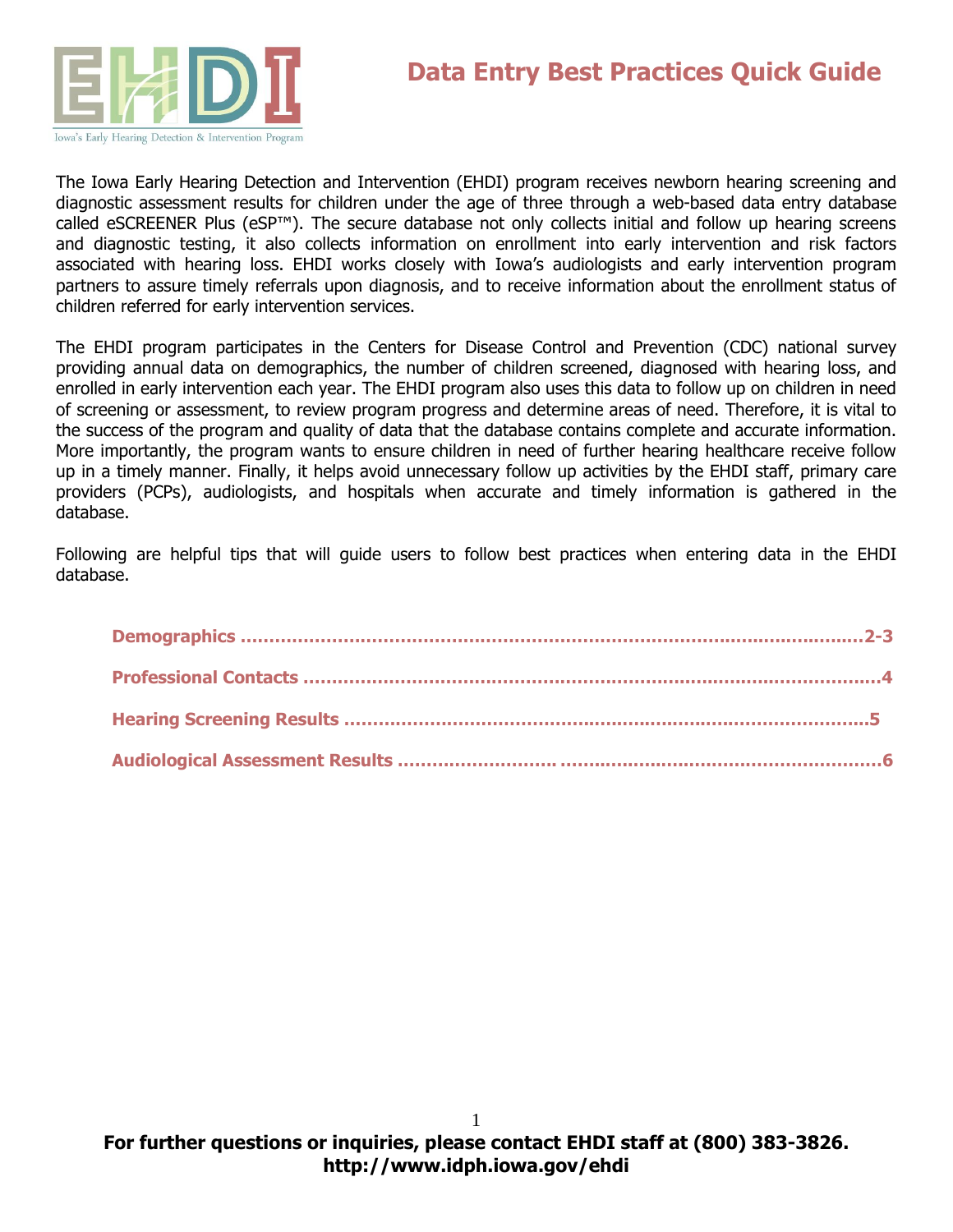

#### **DEMOGRAPHICS**

- Enter the child's demographic and hearing screen information within six working days from the time of birth. If the child is in the Neonatal Intensive Care Unit (NICU), the demographics information shall be entered within the same timeframe and results can be entered at a later time when the child is stable. Birthing facilities are encouraged to compare children in eSP™ with their birth census reports to ensure all children are accounted for in the EHDI database.
	- $\circ$  This allows all children to be accounted for and ensures timely follow up, when needed.
- Change the nursery to NICU if a child transfers from well-baby to NICU. Mark the risk factor 'NICU greater than 5 days' for the children who meet this criterion.
	- $\circ$  This will allow children with this risk factor to receive a follow up letter as children identified with this risk factor require a follow-up hearing assessment when they are older.
- Record all risk factors as 'yes' or 'no' in the database. The birth facility shall also notify the newborn's primary care provider of any identified risk factors. Any recommendations for risk factor monitoring and audiological follow-up should be documented on the discharge summary and be explained to the parent/responsible party prior to discharge.
	- $\circ$  Hearing risk factors are associated with the potential for late onset or progressive hearing loss that warrants the need for ongoing, periodic audiological evaluations.
- Enter the complete home address including the street name along with the apartment, house or P.O. Box number for the primary contact so letters are not returned as undeliverable.
	- $\circ$  This will avoid unnecessary follow up phone calls to your facility, family or PCP for the family's correct home address.
- Enter an accurate phone number for the primary contact for the child. It is important to collect cell phone number as this is a new field available in the data system and will be used in texting families.
	- $\circ$  This will avoid unnecessary follow up phone calls to your facility, family or PCP for the family's correct phone number.
- Select the family's primary language. **Do not** allow the database to default to English for non-English speaking families. If you are unable to find the appropriate language in the available options, include the language in the Other field.
	- $\circ$  It is useful in arranging an interpreter for the family to avoid a delay in hearing follow up.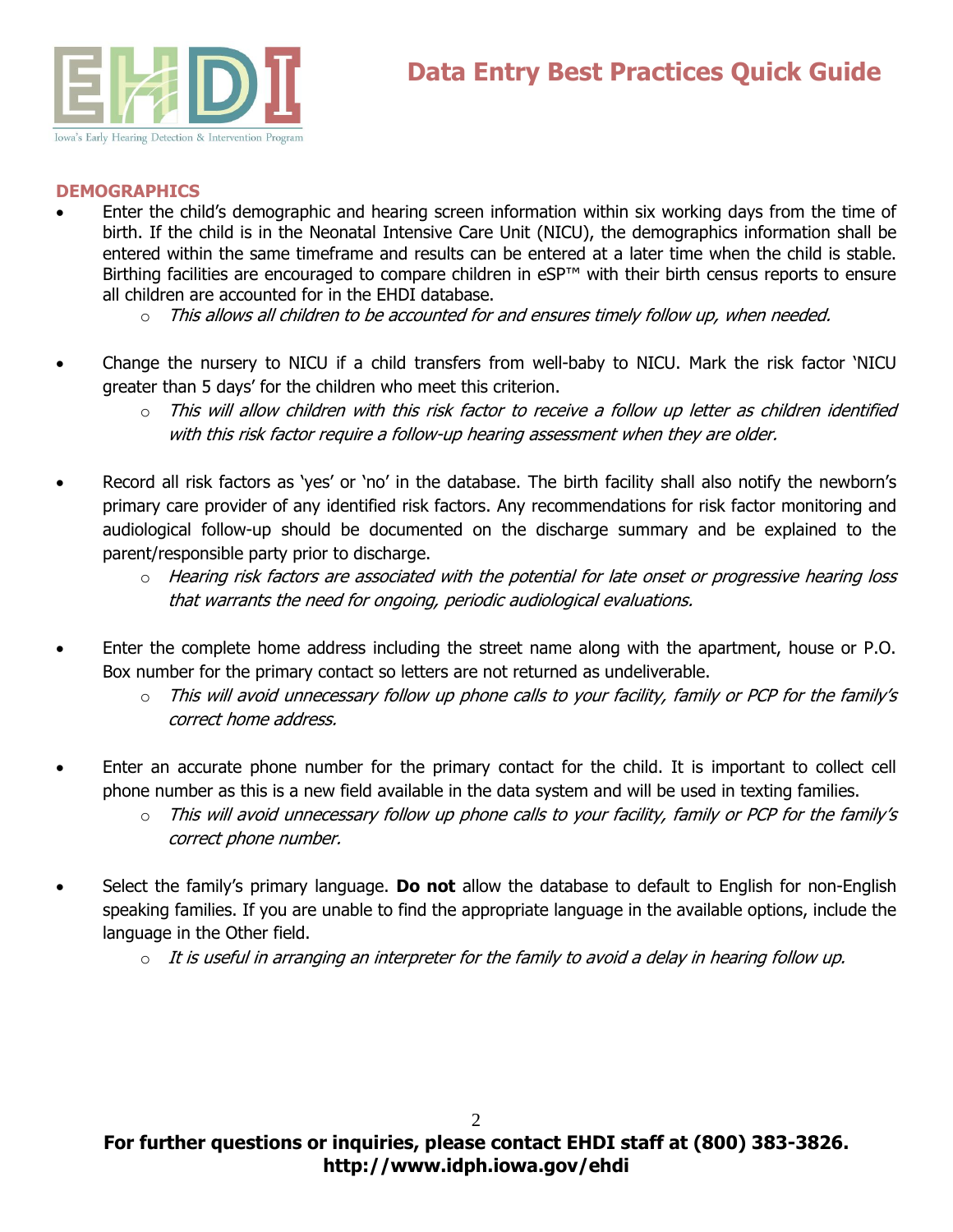# **Data Entry Best Practices Quick Guide**



- It is strongly encouraged that primary contact's information including date of birth, race/ethnicity and education be included in the demographics section of the child's record.
	- $\circ$  This will be helpful as this information is reported to the CDC.
	- $\circ$  This information also helps us to look at trends and what may or may not contribute to children being loss to follow up.
- Enter a detailed case note in case of adoption or when a child is removed from the parent/legal guardian's custody. Include the name of the birth mom under primary contacts and uncheck the boxes 'Primary Contact' and 'Send letters'. Attempts will not be made to contact the birth parent, but this information is needed to ensure all children are accounted for based on vital records data. If a primary contact is unknown, please list the agency or individual that has accepted temporary responsibility for the child. In the 'Contact's Details' drop down menu select the appropriate title (foster parent, social services, other, etc.).
	- $\circ$  This will allow children to receive timely follow up, when needed.
- Record the name of the child's Primary Care Provider (PCP) who will care for the child after discharge. If the PCP is unknown, please make a note in the case note section. The delivering provider shall not be added as the PCP unless this provider will accept responsibility of this child after discharge.
	- $\circ$  This will allow follow up on children that missed or referred in one or both ears and have not returned for a hearing screen. The PCP information is also used for children with identified hearing risk factors as a letter is sent to the designated PCP alerting of the need for future follow up.
- If a parent refuses the hearing screen, record the refusal in the database by changing the consent from 'Full' to 'None'. Upload a copy of the Refusal form found at<http://www.idph.iowa.gov/ehdi/forms> into the child's record signed by the child's guardian. Retain the hard copy in the hospital's record according to hospital policy and notify the child's PCP. If you are not able to scan the form to upload it into the child's record in eSP™, you can fax it to the EHDI program at (515) 242-6013.
	- $\circ$  This is helpful to respect the family's decision and ensure no contacts are made to the family.
- Ensure all children transferred into your facility have been entered in the database by the transferring facility. Birthing facilities are encouraged to compare children in eSP™ with their birth census reports to ensure all children are accounted for in the EHDI database.
	- $\circ$  This will help avoid unnecessary follow up with the birthing facility on missing children's records and ensure timely follow up, when needed.
- For children transferred out of your facility, enter the demographic and hearing screen information performed at your facility. Make a case note in the record indicating where the child was transferred to.
	- $\circ$  This allows the collection of missing results from the receiving birth facility, when needed.

# **For further questions or inquiries, please contact EHDI staff at (800) 383-3826. http://www.idph.iowa.gov/ehdi**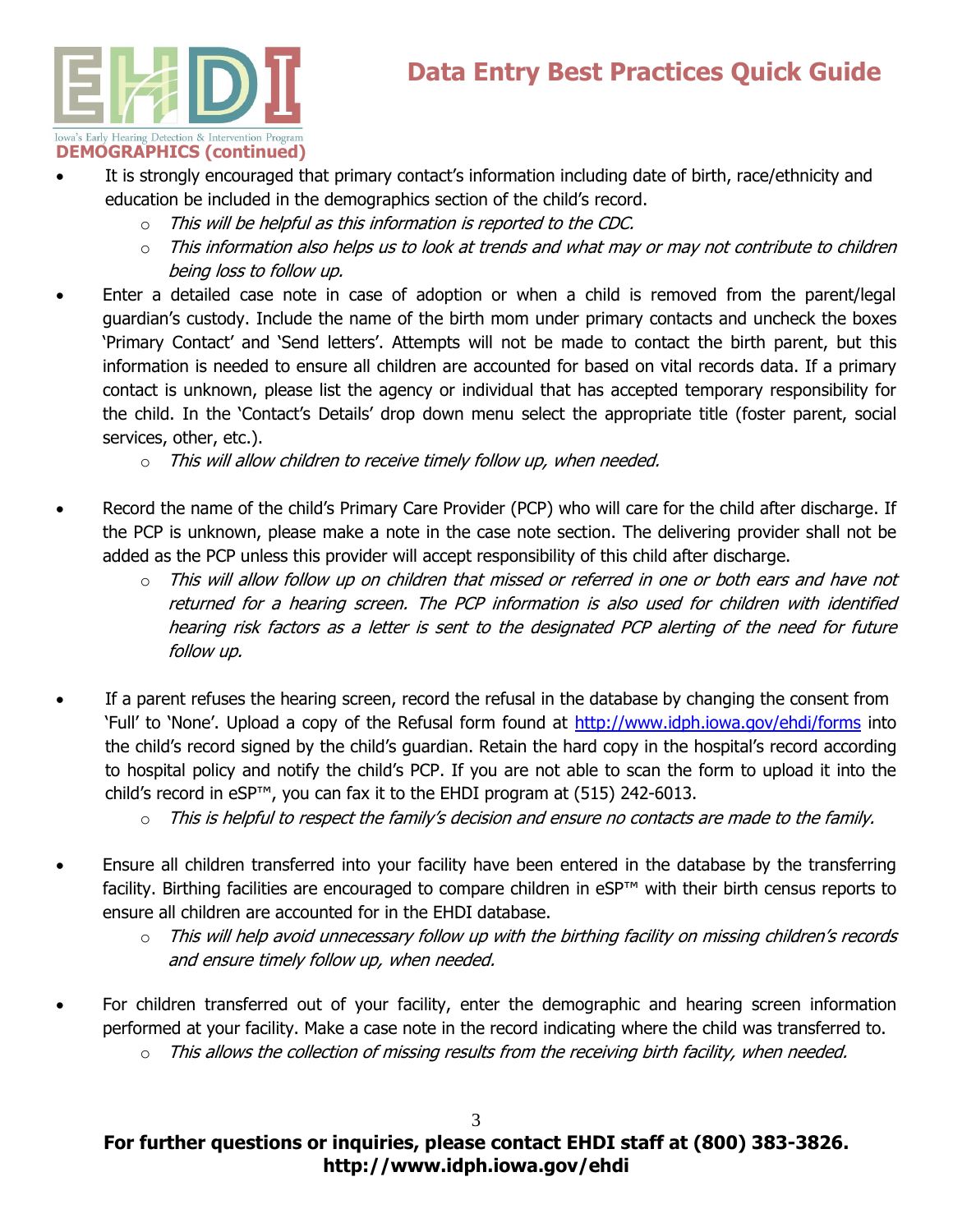

## **DEMOGRAPHICS (continued)**

- Change the location from inpatient to outpatient in the record once the child has been discharged. You will need to click on "Cancel" when you receive a CCHD prompt until the CCHD module is rolled out.
	- $\circ$  This helps know when to begin following up with the family so they are not bothered while their child is still inpatient.

#### **PROFESSIONAL CONTACTS**

- Record the name of the child's Primary Care Provider (PCP) who will care for the child after discharge. If the PCP is unknown, please make a note in the case note section. The delivering provider shall not be added as the PCP unless this provider will accept responsibility of this child after discharge.
	- $\circ$  This will allow follow up on children that missed or referred in one or both ears and have not returned for a hearing screen. The PCP information is also used for children with identified hearing risk factors as a letter is sent to the designated PCP alerting of the need for future follow up.
- Notify the PCP of the results of the hearing screening. PCP's should also be notified when a child is in need of a hearing screening due to risk factors.
	- $\circ$  This will reinforce the need for hearing follow up when EHDI staff sends a letter to the parent and PCP when the child is approximately 2 months of age with guidance regarding recommended hearing follow up.
- If a family plans to see a PCP out of state, include the name and contact information of the PCP in the case note section. This may happen especially in cases where a family resides on the border of the state.
	- $\circ$  This will help when following up on children that missed or referred in one or both ears and have not returned for a hearing screen. The PCP information is also used for children with identified hearing risk factors as a letter is sent to the designated PCP alerting of the need for future follow up.
- If a PCP cannot be located, search for the PCP under 'Select a State' in the drop down menu. This will allow you to search in providers that have an out of state address. Notify EHDI staff if a PCP is not listed under professional contacts and make a detailed case note in the child's record. Include the physician's name and contact information to ensure proper follow-up can be done once a child is discharged.
	- $\circ$  This will allow the EHDI staff to follow up with the Iowa Board of Medicine if the provider is not included in the database. Providers are automatically updated in a monthly basis.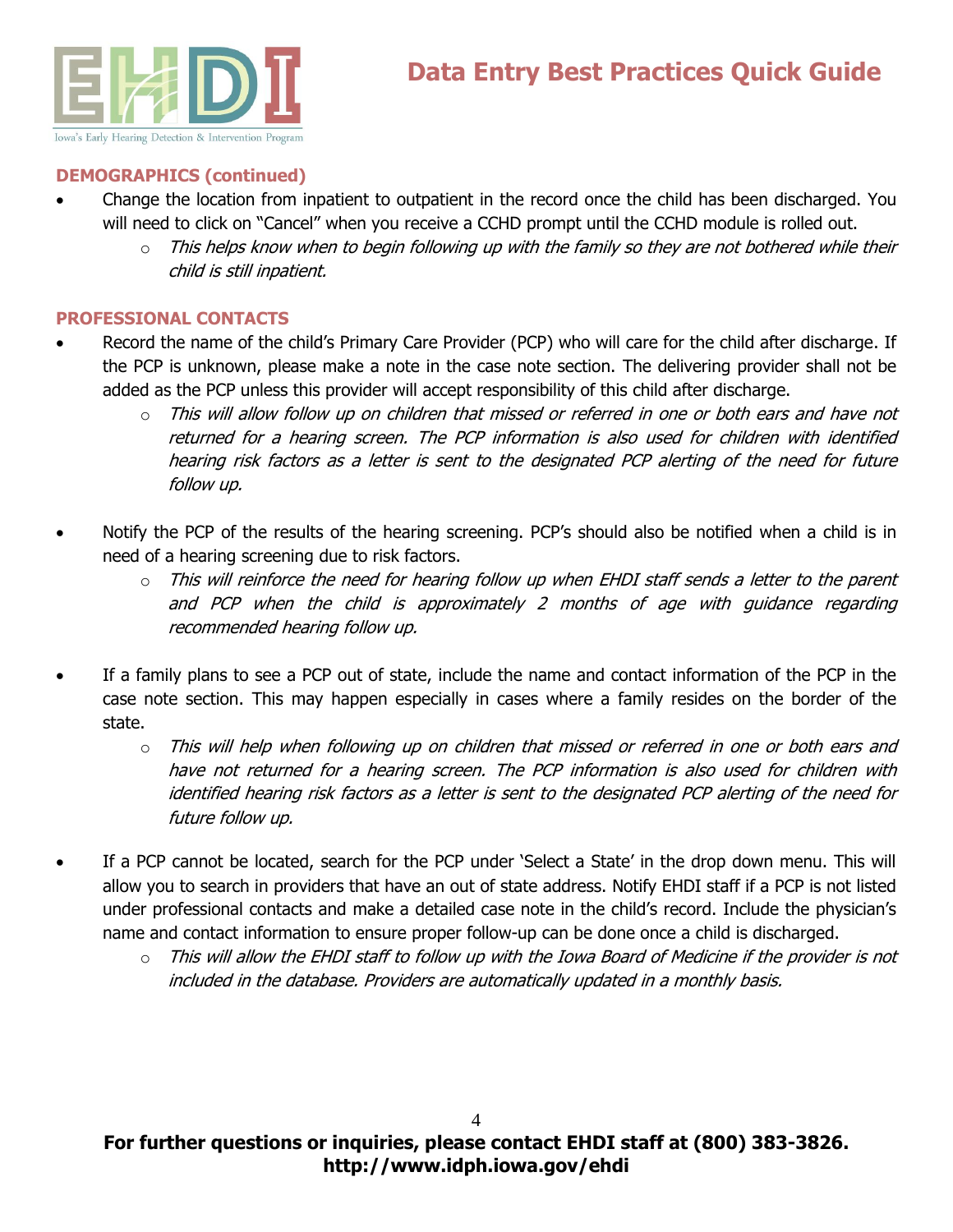

## **Professional Contacts (continued)**

- For children transferred out of your facility, enter a case note to document the name of the receiving facility. Add that facility under 'Add Professional Contact' as a birth screen provider and remove your facility. **Do not** enter any hearing screen results if no hearing screen was performed. Only report actual results performed prior to transfer.
	- $\circ$  This allows the collection of missing results from the receiving birth facility, when needed.

## **HEARING SCREENING RESULTS**

- Enter all outpatient screens as 'Outpatient' under 'testing location' and 'test type'. **Do not** let the database default to 'Birth screen' for outpatient screens.
	- o This information is shared with the CDC and is a reflection on individual hospitals as well as EHDI in meeting national goals.
- Enter the date and time when the hearing screen was performed. **Do not** let the system default to the date and time of when the hearing screen data is entered into the database.
	- o This information is used to calculate how soon the child was screened after birth and is also shared with the CDC at the end of the year.
- Utilize the appointment feature by clicking 'Edit' and entering a location and date/time for future appointments when the child is scheduled for hearing follow up.
	- $\circ$  This will help avoid unnecessary follow up with the family and PCP. This is also a reflection of best practices being used by your facility (assisting families in scheduling follow up screens prior to hospital discharge).
- If a screener is unable to perform a successful screen in **both ears** due to excessive movement of the baby or baby being noisy, **do not** enter any screen results. Please assist the family in scheduling an appointment and document a case note.
	- $\circ$  This information will be helpful when attempting to bring the family back in for further testing.
- If a screener is unable to perform a successful screen in **one ear** due to excessive movement of the baby or baby being noisy, select "Tech Fail" for the ear that was not successfully screened. If the reason was due to equipment not working, select "Not Used" for the ear that was not successful screened. Please assist family in scheduling an appointment and document a case note.

- Notify the EHDI staff when there is any error to screen results as they are the only ones able to override screen results once saved. **Do not** enter another set of results to correct the results entered as an error. Note that once hearing screening results are entered, they cannot be deleted.
	- This will ensure that the hearing screens reported for all children are accurate.

5

# **For further questions or inquiries, please contact EHDI staff at (800) 383-3826. http://www.idph.iowa.gov/ehdi**

 $\circ$  This information will be helpful when attempting to bring the family back in for further testing.